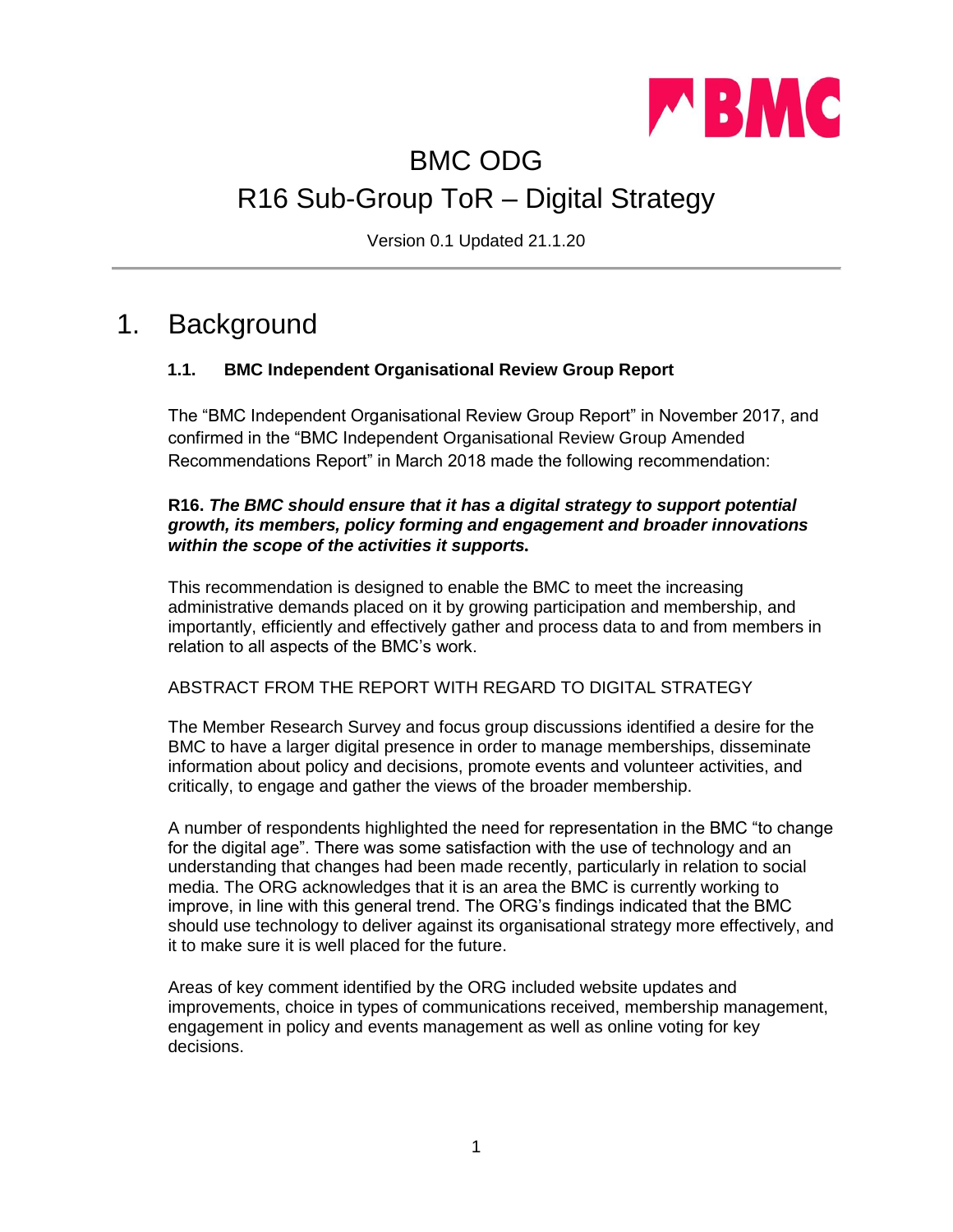As a result the ORG considers that the BMC should develop a digital strategy across the organisation which underpins what it aims to do in order to support the BMC's vision and organisational strategy, developed as part of other ORG recommendations.

It should look to deliver personalised services to members, have the data it needs to operate efficiently and make informed, data-driven, management decisions. In particular the strategy should define how it plans to use technology to engage members in policy making, activate volunteers and communicate transparently.

Any digital strategy should also take into account accessibility for all members, catering for those members who are have specific access needs, are not digitally literate, or prefer not to use technology or social media. Therefore, while a digital strategy should underpin the delivery of the BMC's services, members should also have the option to engage with the BMC via traditional methods if they choose to do so.

This recommendation must take into account at least the following other 2 recommendations:

#### *R7: The BMC must understand and define the breadth of its membership and understand the balance between attracting new members and overexpansion so that it retains focus and relevance*

This recommendation has been amended in order to remove the reference to access, conservation and environmental issues, which have been moved to recommendation 8. Following feedback, the ORG felt that the original recommendation potentially conflated the growth in membership with a direct environmental impact, which was not intended.

The ORG recognises that a growth in overall participation in climbing, hillwalking and mountaineering could have an impact on the environment. However, it believes that this is unlikely to be as a result of membership expansion, which would be largely drawing from existing participants. The BMC should focus on attracting new members, as required, to ensure it maintains a representative balance of all climbers, hillwalkers and mountaineers, and therefore credibility in representing their views.

#### **R8: The BMC should responsibly encourage growth and participation in all areas of the activities that it represents, recognising the access, conservation and environmental issues that growth could cause**

As per the commentary for recommendation 7, this recommendation now has the addition of access, conservation and environmental considerations. The BMC must balance the desire of its membership to encourage participation against the need to preserve finite and often fragile environments, and ensure continued access to the crags, hills and mountains of the UK within a landscape of increasing participation.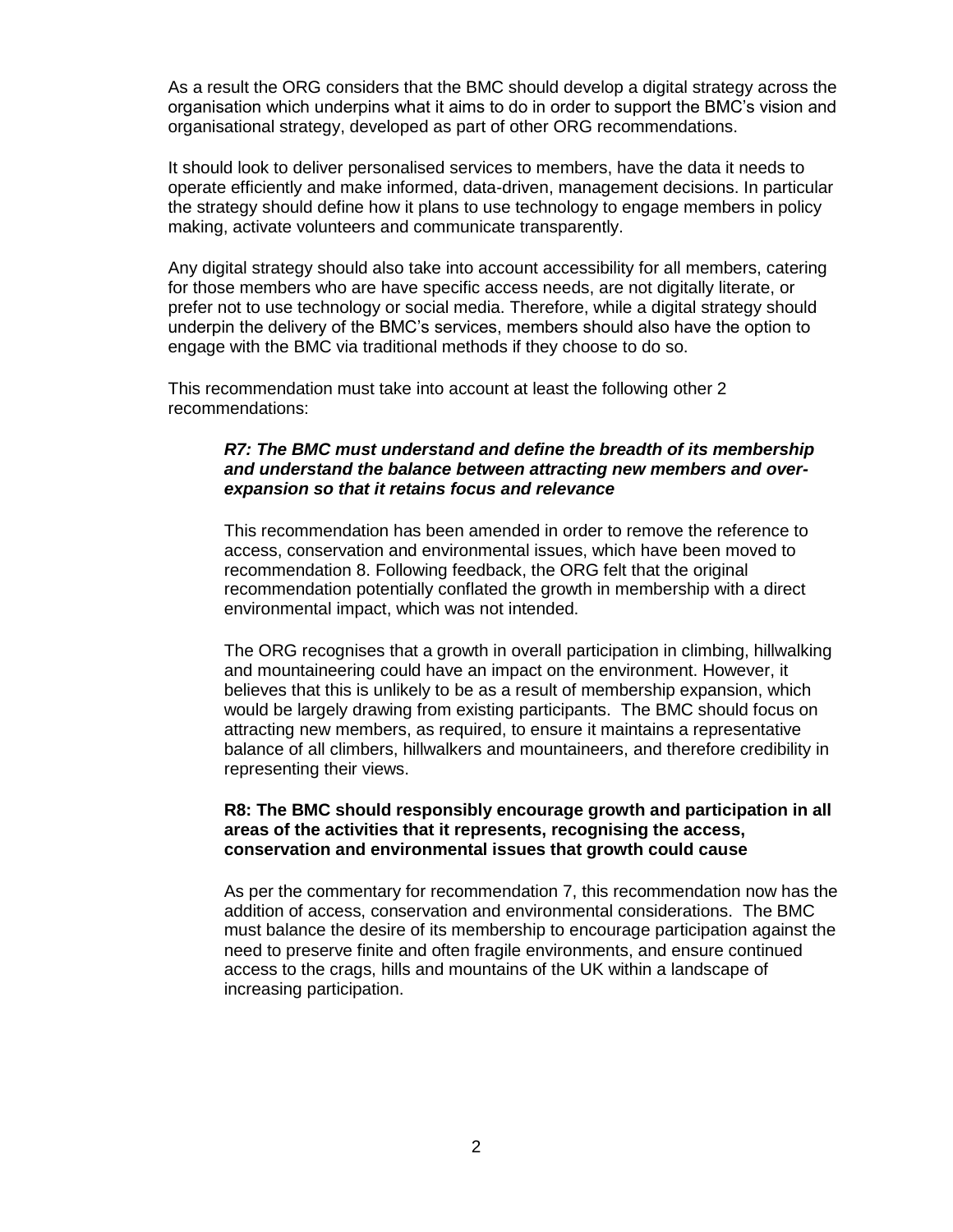- 1.2. It is believed that this work will be substantial as well as being driven by the representatives of the membership. Therefore it requires a sub group to be set up under the governance workstream.
- 1.3. It is anticipated that a wide range of groups will need to be consulted in this process.
- 1.4. It is recognised that this work may be impacted by other work carried out by the Board and Governance Workstream, and therefore regular dialogue will be necessary.

# 2. General ODG Principles

The ODG, and all its subgroups, will work under the general principles of:

- Transparency of operations
- Ongoing consultation and communications
- Roles to ODG and its sub groups recruited openly and transparently, on a skills basis
- Being broadly representative of the BMC membership, or relevant section
- Making recommendations in line with the spirit of the ORG recommendations, as approved by the members at the AGM 2018.

### 3. Aim and Scope

- 3.1. To fulfil the ORG recommendation 16: *"R16. The BMC should ensure that it has a digital strategy to support potential growth, its members, policy forming and engagement and broader innovations within the scope of the activities it supports."*
- 3.2. The work of this group should be carried out in alignment with the BMC's evolving wider strategy.
- 3.3. The group will report to the ODG and Board of Directors in order to steer the strategy and vision of the BMC to ensure all issues and challenges are properly considered.
- 3.4. The group may consult with other workstreams, BMC officers or specialist committees.
- 3.5. The group will listen to feedback and where required seek input from members.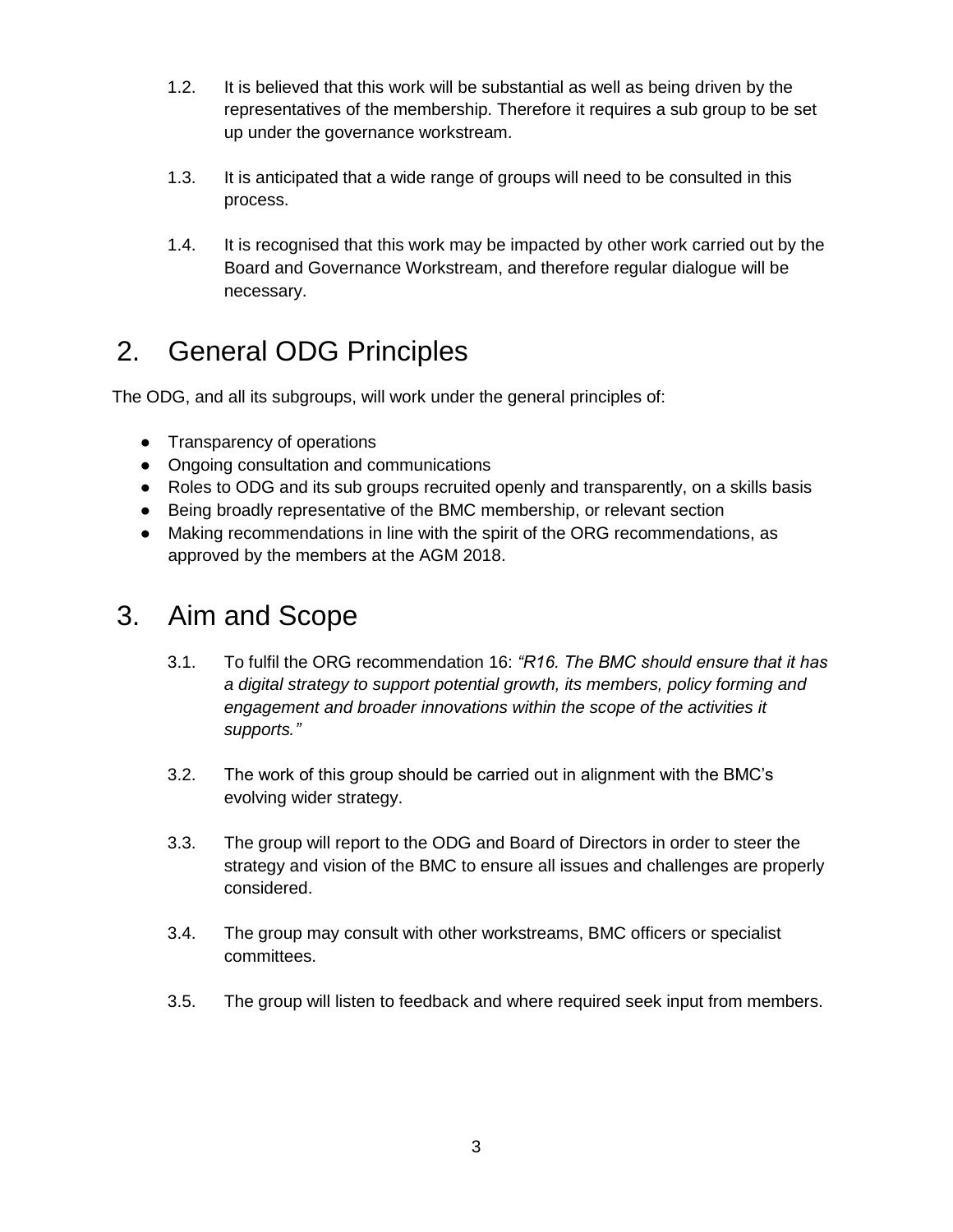# 4. Objectives

- 4.1. Consider the specific details of Recommendation 16.
- 4.2. By the 2020 AGM propose a digital strategy for the BMC.

## 5. Constitution of this working group

- 5.1. Paul Drew (BMC Director and Workstream Lead)
- 5.2. Alex Messenger (BMC Head of Marketing and Communications)
- 5.3. Paul Evans (BMC Independent Member)

Any other BMC member or relevant outside consultant may be invited to contribute to specific areas of work, when and if necessary.

## 6. Roles and Responsibilities

### 6.1. ODG

- 6.1.1. To facilitate the recruitment of appropriate individuals to the work stream and sub group
- 6.1.2. To engage with the work stream and sub group to ensure that the work carried out is in line with the overall thinking of ODG
- 6.1.3. To act as a conduit of ideas in order to inform the Board and CEO of potential issues or clarification requirements
- 6.1.4. To provide guidance and support on work carried out from other work streams or sub groups
- 6.1.5. To bring together the work of the sub groups and work streams into a coherent package of changes in order to discuss with the Board or NC as appropriate.

#### 6.2. Workstream Lead – Paul Drew

- 6.2.1. To ensure that spirit of the ORG recommendations is fulfilled in the recommendations and documentations produced
- 6.2.2. To attend meetings (face to face or via skype) to work with the Working Group, and to keep the ODG up to date on progress and next steps
- 6.2.3. Work with the Project manager to agree deadlines to meet the BMC Board, NC and area meeting schedules.
- 6.2.4. Work with the Project manager to produce communiques for the membership in a timely manner.
- 6.2.5. Delegate to other members of the working group or staff as required.
- 6.2.6. Co-opt other members as required.